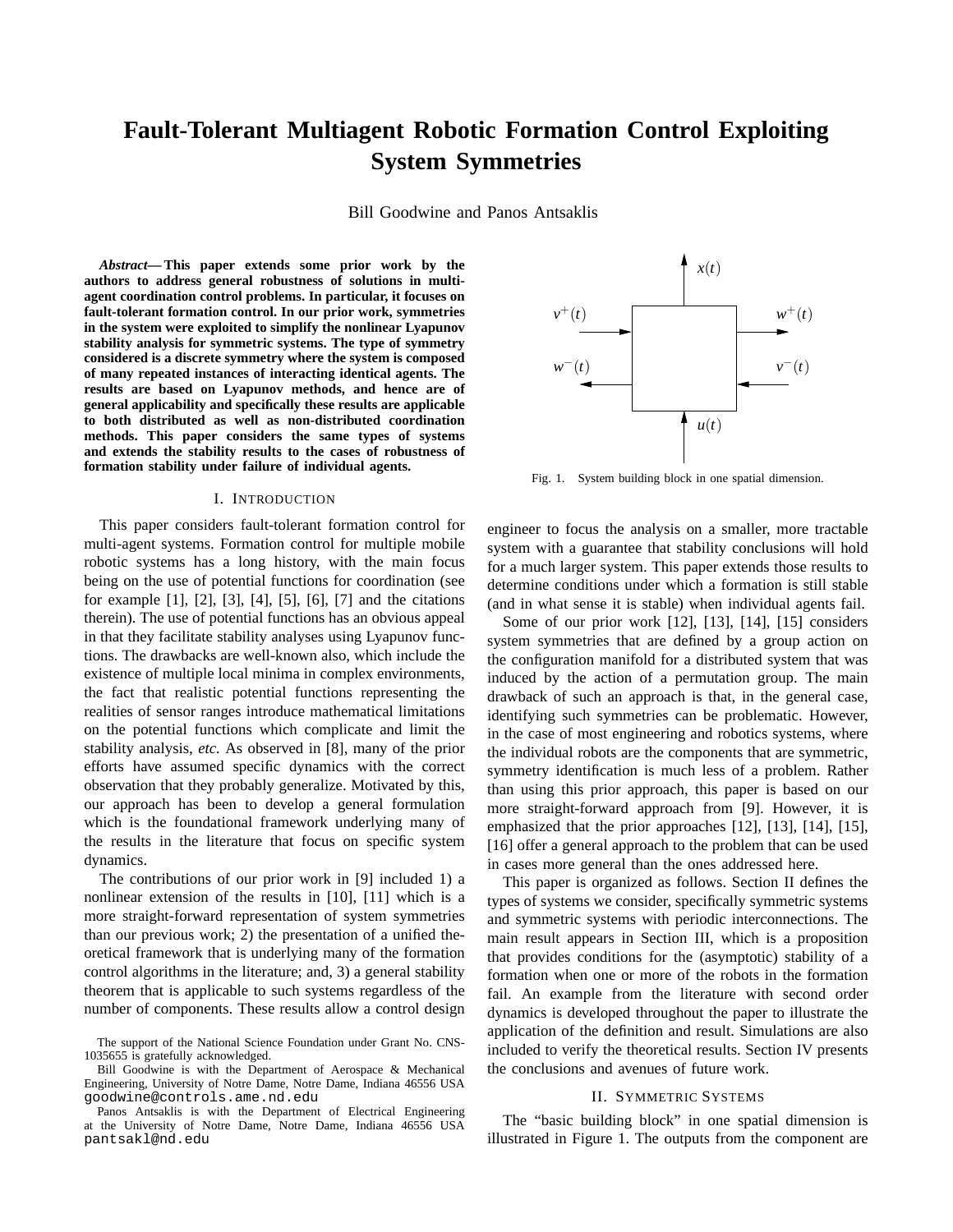$w^{-}(t)$  and  $w^{+}(t)$ , and the inputs are *u*,  $v^{-}(t)$  and  $v^{+}(t)$ . The signals  $v^{\pm}$  represent the effects of the coupling with the other components and *u* are the usual control inputs which need to be designed for stability, performance, robustness, *etc.*

We wish to express component-by-component, the usual dynamics of a nonlinear control system expressed by

$$
\dot{x} = f(x) + \sum_{j=1}^{m} g_j(x) u_j,
$$

where  $x \in \mathbb{R}^n$  and the vector fields  $f(x), g_j(x) \in T\mathbb{R}^n$ . In the general case, the vector fields  $f$  and  $g_j$  depend on the coupling with the other components, so the equations governing the dynamics of this component are given by

$$
\dot{x}_i(t) = f_i(x_i(t), v_i^+(t), v_i^-(t)) \n+ \sum_{j=1}^m g_{j,i}(x_i(t), v_i^+(t), v_i^-(t)) u_j(t) \n w_i^-(t) = \hat{f}_i^-(x_i(t), v_i^+(t), v_i^-(t)), \n w_i^+(t) = \hat{f}_i^+(x_i(t), v_i^+(t), v_i^-(t)).
$$

For a system of interconnected components where the incoming signals,  $v^{\pm}(t)$  are from the outgoing signals from the component's neighbors, the entire system is coupled because the  $w^{\pm}(t)$  signals depend on the component's input signals,  $v^{\pm}(t)$ . The class of the types of coupling that could be represented by this formulation is very broad and could include, for example, when there is a physical joining of agents, as with reconfigurable, modular robots.

For mobile robots where there is no physical contact between the robots and the topology of the structure of the system is such that a component only receives a limited number of inputs (from its nearest neighbors, for example), the nature of the coupling between the robots can be expressed in a simpler manner. In particular, it is only through the control inputs that the output from the other components affects the dynamics of an agent, which is expressed by

$$
\dot{x}_i(t) = f_i(x_i(t)) + \sum_{j=1}^m g_{j,i}(x_i(t)) u_{j,i}(t)
$$
\n(1)

$$
w_i^-(t) = \hat{f}_i^-(x_i(t)), \quad w_i^+(t) = \hat{f}_i^+(x_i(t)),
$$

where writing

$$
u_{j,i}(t) = u_{j,i}\left(x_i(t), v_i^+(t), v_i^-(t)\right)
$$
 (2)

makes the coupling of the agent dynamics through feedback in the input explicit.

We can build up a system with *N* components by requiring *periodic interconnections in one dimension*, *i.e.,*

$$
v_{i+1}^+(t) = w_i^+(t), \quad v_{i-1}^-(t) = w_i^-(t),
$$

where all mathematical operations on indices are mod(*N*). A segment from such a periodically interconnected system is illustrated in Figure 2. In this case, feedback can be expressed in terms of the outputs from the neighbors and Equation 2 can be written as

$$
u_{j,i} = u_{j,i} (x_i(t), w_{i-1}^+(x_{i-1}(t)), w_{i+1}^-(x_{i+1}(t)).
$$



Fig. 2. System interconnected in one spatial dimension.

The simplest type of symmetric system would be when all the components are identical with periodic interconnections, and example of which would be a fleet of autonomous robots that are in a formation where each robot communicates in an identical manner to its two nearest neighbors.

**Definition 1** Consider a system of the form of Equation 1. This system is a *symmetric system spatially connected in one dimension* if it has periodic interconnections and

$$
f_i(x) = f_k(x), \t\t g_{j,i}(x) = g_{j,k}(x),
$$
  

$$
\hat{f}_i^-(x) = \hat{f}_k^-(x), \t\t \hat{f}_i^+(x) = \hat{f}_k^+(x)
$$

for  $x \in \mathbb{R}^n$ , for all  $i, k = 1, ..., N$  and for each  $j = 1, ..., m$ . A system under state feedback is a *feedback symmetric system* if it is a symmetric system and

$$
u_{j,i}(x_1, w_{i-1}^+(x_2), w_{i+1}^-(x_3)) = u_{j,k}(x_1, w_{k-1}^+(x_2), w_{k+1}^-(x_3))
$$

for  $(x_1, x_2, x_3) \in \mathbb{R}^n \times \mathbb{R}^n \times \mathbb{R}^n$ , for all  $i, k = 1, ..., N$  and for each  $j = 1, \ldots, m$ .

To allow more general topologies than connections in one spatial dimension, define the index sets  $V_i$  and  $W_i$  which index multiple inputs and outputs respectively for component *i*. The outputs from component *i* are denoted by  $w_i^l(t)$ ,  $l \in \mathcal{W}_i$ and the inputs are denoted by  $v_i^l(t)$ ,  $l \in \mathcal{V}_i$ .

The dynamics of a component are given by

$$
\dot{x}_i(t) = f_i(x_i(t)) + \sum_{j=1}^m g_{j,i}(x_i(t))u_j(t)
$$
\n
$$
w_i^l(t) = \hat{f}_i^l(x_i(t)), \quad \forall l \in \mathcal{W}_i
$$
\n(3)

with

$$
u_{j,i}(t) = u_{j,i}\left(x_i(t), v_i^{l_1}(t), v_i^{l_2}(t), v_i^{l_3}(t), \ldots\right)
$$

where  $l_1, l_2, \ldots \in \mathcal{V}_i$ .

Periodic interconnections are defined in a manner similar to the case of one spatial dimension. In particular, if there exist orderings of each of the sets  $V_i$  and  $W_i$  and

$$
v_i^j(t) = w_j^i(t) \quad \forall j \in \mathcal{V}_i, \forall i \in \mathcal{W}_j
$$

then the system has periodic interconnections, which requires that  $V_i$  and  $W_i$  have the same size. For periodic interconnections, the input under feedback can be written as

$$
u_{j,i}(t) = u_{j,i}\left(x_i(t), w_i^{l_1}(x_{l_1}(t)), w_i^{l_2}(x_{l_2}(t)), w_i^{l_3}(x_{l_3}(t)), \ldots\right).
$$
  
for  $l_1, l_2, \ldots, \in \mathcal{W}_i$ .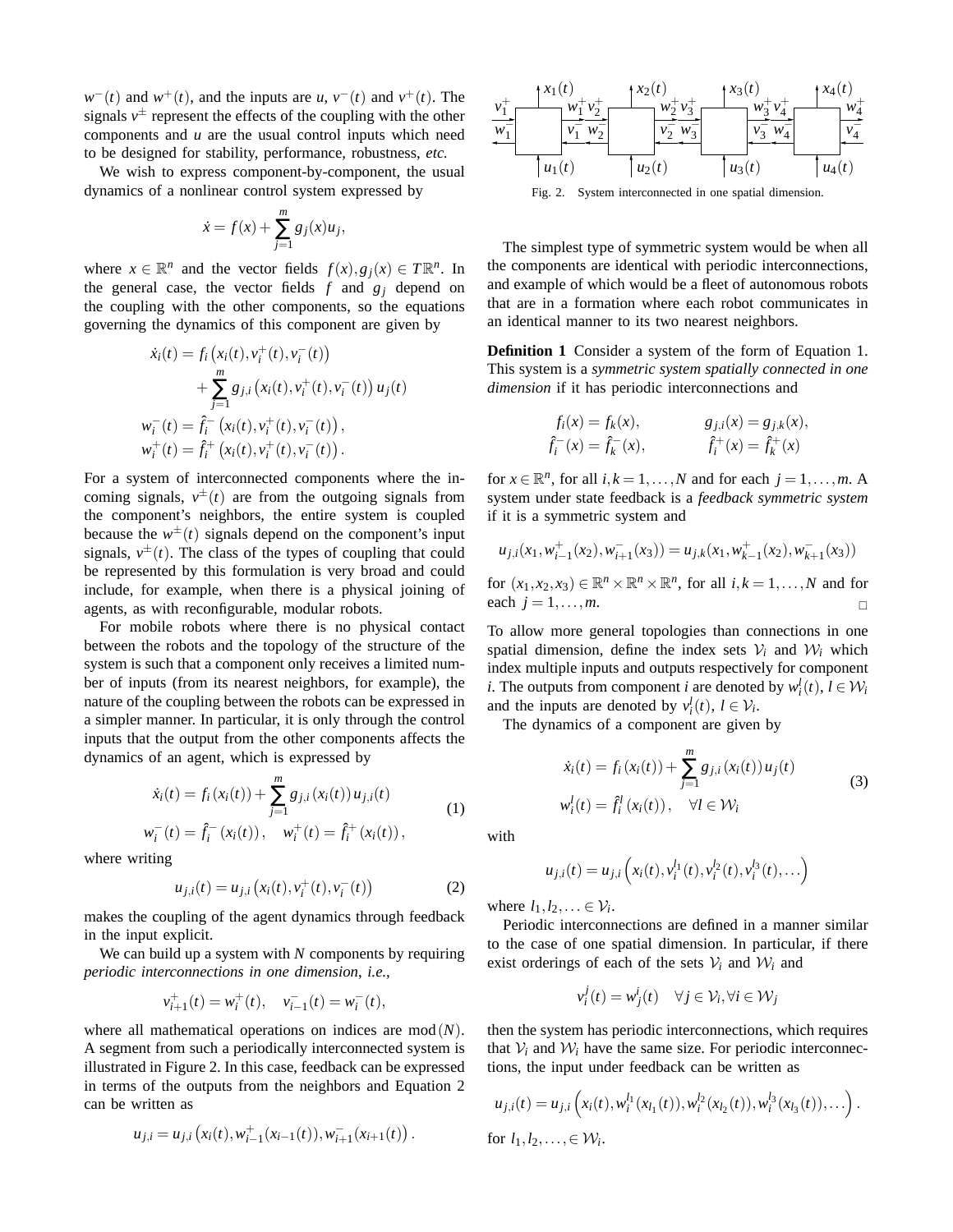## *A. Equivalent Symmetric Systems*

Finally, we want to "build up" a system. An  $N + 1$ component system will be equivalent to the *N* component system if

$$
f_i(x) = f_k(x), \quad g_{j,i}(x) = g_{j,k}(x)
$$

for  $x \in \mathbb{R}^n$ , for all  $k = 1, ..., N$  and for all  $i = 1, ..., N + 1$ and for each  $j = 1, \ldots, m$  and there exists an ordering for each  $W_i$  such that  $\hat{f}_i^j(x) = \hat{f}_k^l(x)$  for  $j \in W_i$  and  $l \in W_k$ . The  $N+1$  system is *feedback equivalent* to the *N* system if

$$
u_{j,i}\left(x_i(t), w_{l_1}^i(x_{l_1}(t)), w_{l_2}^i(x_{l_2}(t)), w_{l_3}^i(x_{l_3}(t)), \ldots\right) =
$$
  

$$
u_{j,k}\left(x_k(t), w_{m_1}^k(x_{m_1}(t)), w_{m_2}^k(x_{m_2}(t)), w_{m_3}^k(x_{m_3}(t)), \ldots\right) \quad (4)
$$

for  $(x_1, x_2, x_3) \in \mathbb{R}^n \times \mathbb{R}^n \times \mathbb{R}^n$ , for all  $k = 1, ..., N$ ,  $i =$ 1,...,*N* + 1, for each *j* = 1,...,*m*, for *l*<sub>1</sub>,*l*<sub>2</sub>,..., ∈ *W*<sub>*i*</sub> and for  $m_1, m_2, \ldots, \in \mathcal{W}_k$ .

For notational convenience, we will stack all the states and vector fields from each component into one system description,  $\dot{x} = f(x) + g(x)u(t)$  where

$$
x = \begin{bmatrix} x_1 \\ x_2 \\ \vdots \\ x_N \end{bmatrix}, u = \begin{bmatrix} u_1 \\ u_2 \\ \vdots \\ u_N \end{bmatrix}, f(x) = \begin{bmatrix} f_1(x_1) \\ f_2(x_2) \\ \vdots \\ f_N(x_N) \end{bmatrix}, g(x) = \begin{bmatrix} g_1(x_1) \\ g_2(x_2) \\ \vdots \\ g_N(x_N) \end{bmatrix}.
$$

**Example 1** A recurring example in this paper will be planar agents with second order dynamics used in [3]. Each robot has a location and velocity in  $\mathbb{R}^2$ , with equations of motion for the *i*th robot given by

$$
\frac{d}{dt}\begin{bmatrix} x_i \\ \dot{x}_i \\ y_i \\ \dot{y}_i \end{bmatrix} = \begin{bmatrix} \dot{x}_i \\ 0 \\ \dot{y}_i \\ 0 \end{bmatrix} + \begin{bmatrix} 0 \\ 1 \\ 0 \\ 0 \end{bmatrix} u_{1,i} + \begin{bmatrix} 0 \\ 0 \\ 0 \\ 1 \end{bmatrix} u_{2,i}.
$$

The goal formation is a regular *N*-polygon and each robot communicates with its two neighbors and the next two agents, as is illustrated in Figure 3. In Figure 3, each node in the graph is a component similar to that illustrated in Figure 1; however, in this case each component has four outputs, each of which is simply its position and similarly each node has four inputs which are the outputs of the connected components, *i.e.,*

$$
w_i^j = \begin{bmatrix} x_i \\ y_i \end{bmatrix}, \quad v_i^j = \begin{bmatrix} x_j \\ y_j \end{bmatrix}
$$

where  $j \in \{i-2, i-i, i+1, i+2\}$ . In the figure, each arrow represents both an input and output.

Let the desired distance between components *i* and *j* be

$$
d_{ij} = \begin{cases} 1, & |i - j| = 1\\ \frac{\sin\left(\frac{2\pi}{N}\right)}{\sin\left(\frac{\pi}{N}\right)}, & |i - j| = 2 \end{cases}
$$

which are the distances between the corresponding vertices for a regular *N*-polygon with unit side length.



Fig. 3. System topology for Example 1.

Define the inputs to be as in [3] by

$$
\begin{bmatrix} u_{1,i} \\ u_{2,i} \end{bmatrix} = -\sum_{j} \begin{bmatrix} \frac{2(\sqrt{(x_i - x_j)^2 + (y_i - y_j)^2} - d_{ij})(x_i - x_j)}{\sqrt{(x_i - x_j)^2 + (y_i - y_j)^2}} \\ \frac{2(\sqrt{(x_i - x_j)^2 + (y_i - y_j)^2} - d_{ij})(y_i - y_j)}{\sqrt{(x_i - x_j)^2 + (y_i - y_j)^2}} \end{bmatrix} - k_d \begin{bmatrix} \dot{x}_i \\ \dot{y}_i \end{bmatrix}
$$

where  $k_d$  is a positive constant damping gain and  $j \in$ {*i*−2,*i*−1,*i*+1,*i*+2}.

This is a feedback symmetric system. In detail, by construction the dynamics for each agent are the same, *i.e.,*  $f_i(x) = f_j(x)$  and  $g_{j,i} = g_{j,k}$ . The index sets are

$$
\mathcal{V}_i = \mathcal{W}_i = \{i-2, i-1, i+1, i+2\}.
$$

Each agent outputs its position, so  $w_i^l(x) = \hat{f}_i^l(x) = \begin{bmatrix} x_i & y_i \end{bmatrix}^T$ . Finally, since the inputs are a function of the state of component *i* and the components to which it is connected

$$
\begin{bmatrix} u_{1,i} \\ u_{2,i} \end{bmatrix} = \begin{bmatrix} u_{1,i} \left( x_i, v_i^{i-2}, v_i^{i-1}, v_i^{i+1}, v_i^{i+2} \right) \\ u_{2,i} \left( x_i, v_i^{i-2}, v_i^{i-1}, v_i^{i+1}, v_i^{i+2} \right) \end{bmatrix}.
$$

Thus, the system satisfies all the elements of the definition of a symmetric feedback system.

Finally, if we order  $W_i = \{i-2, i-1, i+2i+2\}$  for each *i*, the requirement of Equation 4 is satisfied. Hence, a system of size  $N+1$  and a system of size N are equivalent.

#### *B. Stability of Symmetric Systems*

Based upon the definition of equivalent symmetric systems, it is possible to show that the stability of a larger symmetric system follows from the stability of a smaller one if the associated Lyapunov function is of a particular form. In this paper we always refer to stability as *stability in the sense of Lyapunov*.

**Proposition 1** Given a feedback symmetric system in one spatial dimension of size *N*, assume that it is stable (resp. asymptotically stable) in the sense of Lyapunov and furthermore that the Lyapunov function is of the form

$$
V(x) = \sum_{i=1}^{N} V_i(x_i, w_{i-1}^+(x_{i-1}), w_{i-1}^-(x_{i+1})),
$$
  
\n
$$
\dot{V}(x) = \nabla V \cdot (f(x) + g(x)u(x)) \le 0,
$$
\n(5)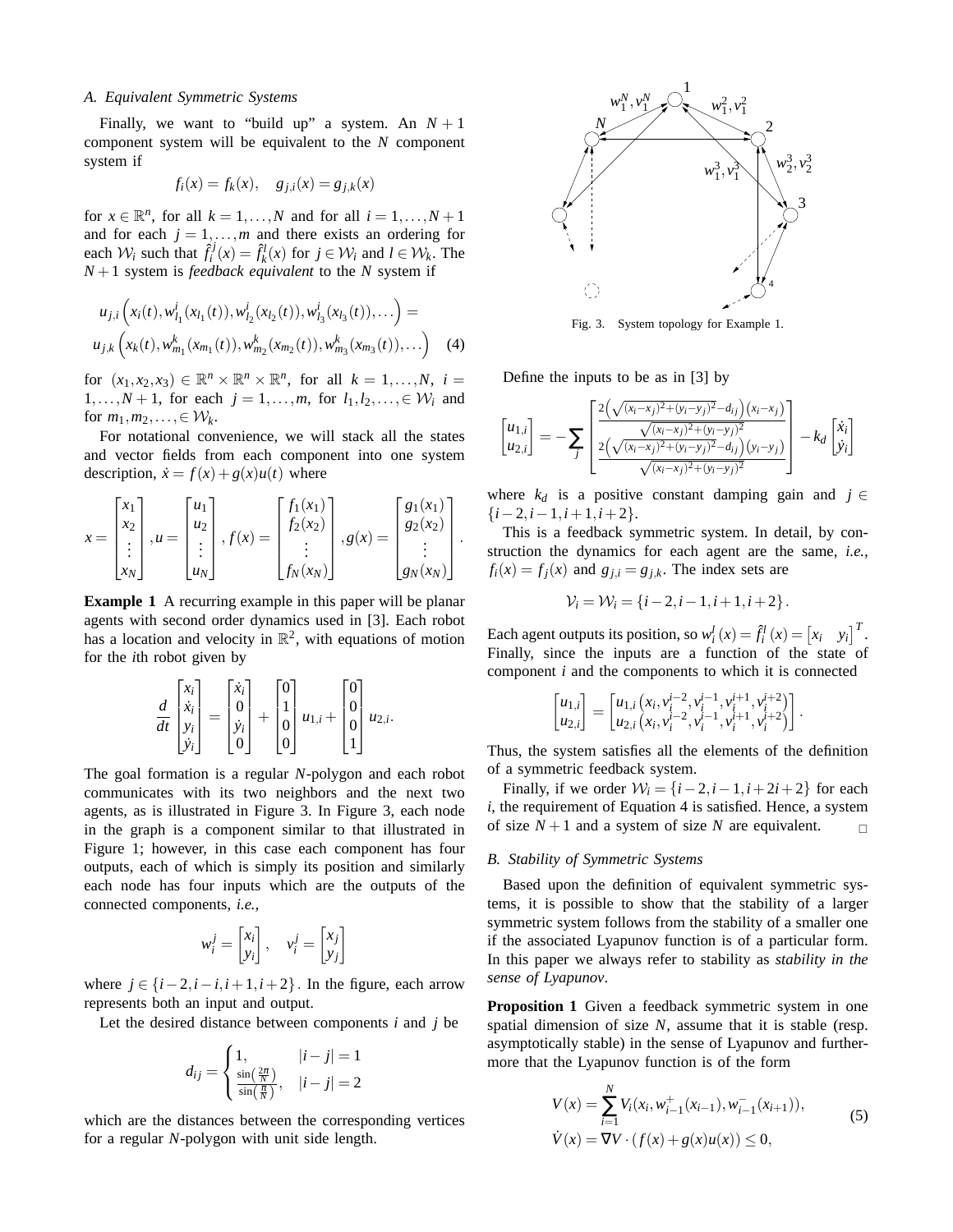and the *V<sup>i</sup>* are symmetric in the sense that

$$
V_i(x_i, w_{i-1}^+(x_{i-1}), w_{i+1}^-(x_{i+1})) =
$$
  
\n
$$
V_j(x_j, w_{j-1}^+(x_{j-1}), w_{j+1}^-(x_{j+1})) \quad \forall i, j = 1, ..., N.
$$

Then an equivalent feedback system of size  $N+1$  is also stable (resp. asymptotically stable) in the sense of Lyapunov. $\Box$ 

For a proof, see [9]. The idea is that due to the structure of the Lyapunov function given in Equation 5, as long as the larger system is equivalent, then each of the terms in the Lyapunov function corresponding to each agent must be of a similar form. The logic of the proof is analogous to the proofs appearing subsequently in this paper, therefore, the details are omitted.

**Remark 1** For the rest of this paper, we will specifically focus on the problem of formation control for a system of multiple robotic agents. Specifically, only the relative position of each agent with respect to the others is controlled and hence any configuration wherein the relative positions are the desired ones will satisfy the formation objective, in other words, the formation is only defined up to an arbitrary rotation and translation. We will assume that there is a function,  $V(x) > 0$  that is equal to zero only when the robots are in the desired formation. In general, there are an infinite number of configurations that satisfy the formation since the formation can be translated and rotated; hence, LaSalle's invariance principle is the basis for the stability proof. See [3] for a complete exposition.

**Example 2** Continuing Example 1, for a fleet of 5 agents, define a Lyapunov function as

$$
V = \frac{1}{2} \sum_{i=1}^{5} \left[ \left( \dot{x}_i^2 + \dot{y}_i^2 \right) + \sum_j \left( \sqrt{(x_i - x_j)^2 + (y_i - y_j)^2} - d_{ij} \right)^2 \right]
$$

where  $j \in \{i-2, i-i, i+1, i+2\}$  and  $d_{ij}$  is the desired distance between robots defined previously. By construction, this Lyapunov function satisfies the hypothesis of Proposition 1. Computing  $\dot{V}$  gives

$$
\dot{V} = \nabla V \cdot (f + gu)
$$
\n
$$
= \sum_{i=1}^{5} \begin{bmatrix}\n\Sigma_j 2\left(\frac{\sqrt{(x_i - x_j)^2 + (y_i - y_j)^2} - d_{ij}}{\sqrt{(x_i - x_j)^2 + (y_i - y_j)^2}} (x_i - x_j)\right) \\
\hline\n\vdots \\
\Sigma_j 2\left(\frac{\sqrt{(x_i - x_j)^2 + (y_i - y_j)^2} - d_{ij}}{\sqrt{(x_i - x_j)^2 + (y_i - y_j)^2}} (y_i - y_j)\right) \\
\hline\n\vdots \\
\hline\n-\sum_j \frac{2\left(\sqrt{(x_i - x_j)^2 + (y_i - y_j)^2} - d_{ij}\right)(x_i - x_j)}{\sqrt{(x_i - x_j)^2 + (y_i - y_j)^2}} - k_d \dot{x}_i \\
-\sum_j \frac{2\left(\sqrt{(x_i - x_j)^2 + (y_i - y_j)^2} - d_{ij}\right)(y_i - y_j)}{\sqrt{(x_i - x_j)^2 + (y_i - y_j)^2}} - k_d \dot{y}_i\n\end{bmatrix}
$$
\n
$$
= \sum_{i=1}^{5} -k_d \left(\dot{x}_i^2 + \dot{y}_i^2\right).
$$

By Proposition 1, this will also hold for any *N*. LaSalle's invariance principle guarantees that the system converges asymptotically to the desired formation. Simulation results for this system are included in [9], and simulations illustrating the extension for robustness will appear subsequently in this paper.

Two issues that are encompassed by the framework developed here but not addressed in detail are collision avoidance and uniqueness of the formation. Both are addressed in [3] and are equivalently handled by the approach in this paper.

#### III. FORMATION ROBUSTNESS UNDER AGENT FAILURES

This section presents the main contributions of this paper, both of which, as will be demonstrated subsequently, follow from logic similar to the proof of Proposition 1. In this paper the result is limited to the formation control problem, but the results are clearly of general applicability. First we define a *formation Lyapunov function*.

**Definition 2** Let  $x \in \mathbb{R}^{m \times n}$  denote the configuration of a set of *m* agents. Let  $V : \mathbb{R}^{m \times n} \to \mathbb{R}$  be continuously differentiable with  $V(x) = 0$  when the agents are in the desired *relative* formation. If the largest invariant set of points in  $\mathbb{R}^{m \times n}$  is equal to the the set of points where  $V(x) = 0$ , then  $V(x)$  is a *formation Lyapunov function*.

The following proposition contains two parts. First, given a formation Lyapunov function, if *one* agent fails in a manner such that it stays at rest, then the formation is still asymptotically stable. Second, if more than one agent fails in a manner in which their velocities are zero, the system is stable in the sense of Lyapunov. Stable in the sense of Lyapunov does not imply asymptotic convergence to the formation, but rather loosely speaking, is a guarantee that the formation does not blow up. For a generic system, this latter property is not necessarily apparent *a priori*.

**Proposition 2** Given a feedback symmetric system in one spatial dimension of size *N*, and a formation Lyapunov function of the form

$$
V(x) = \sum_{i=1}^{N} V_i(x_i, w_{i-1}^+(x_{i-1}), w_{i-1}^-(x_{i+1})),
$$
  
\n
$$
\dot{V}(x) = \nabla V \cdot (f(x) + g(x)u(x)) \le 0,
$$
\n(6)

if the *V<sup>i</sup>* are symmetric in the sense that

$$
V_i(x_i, w_{i-1}^+(x_{i-1}), w_{i+1}^-(x_{i+1})) =
$$
  
\n
$$
V_j(x_j, w_{j-1}^+(x_{j-1}), w_{j+1}^-(x_{j+1})) \quad \forall i, j = 1, ..., N
$$

then

,

- 1) if the only one agent fails in such a manner that  $\dot{x}_i(t) =$ 0, then the formation is still asymptotically stable;
- 2) if multiple agents fail in such a manner that  $\dot{x}_i(t) = 0$ for  $i \in \{i_1, \ldots, i_p\}$ , then the system is stable in the sense of Lyapunov.

If either case is true for a system with *N* agents, then it also holds for an equivalent symmetric system with  $M > N$ agents.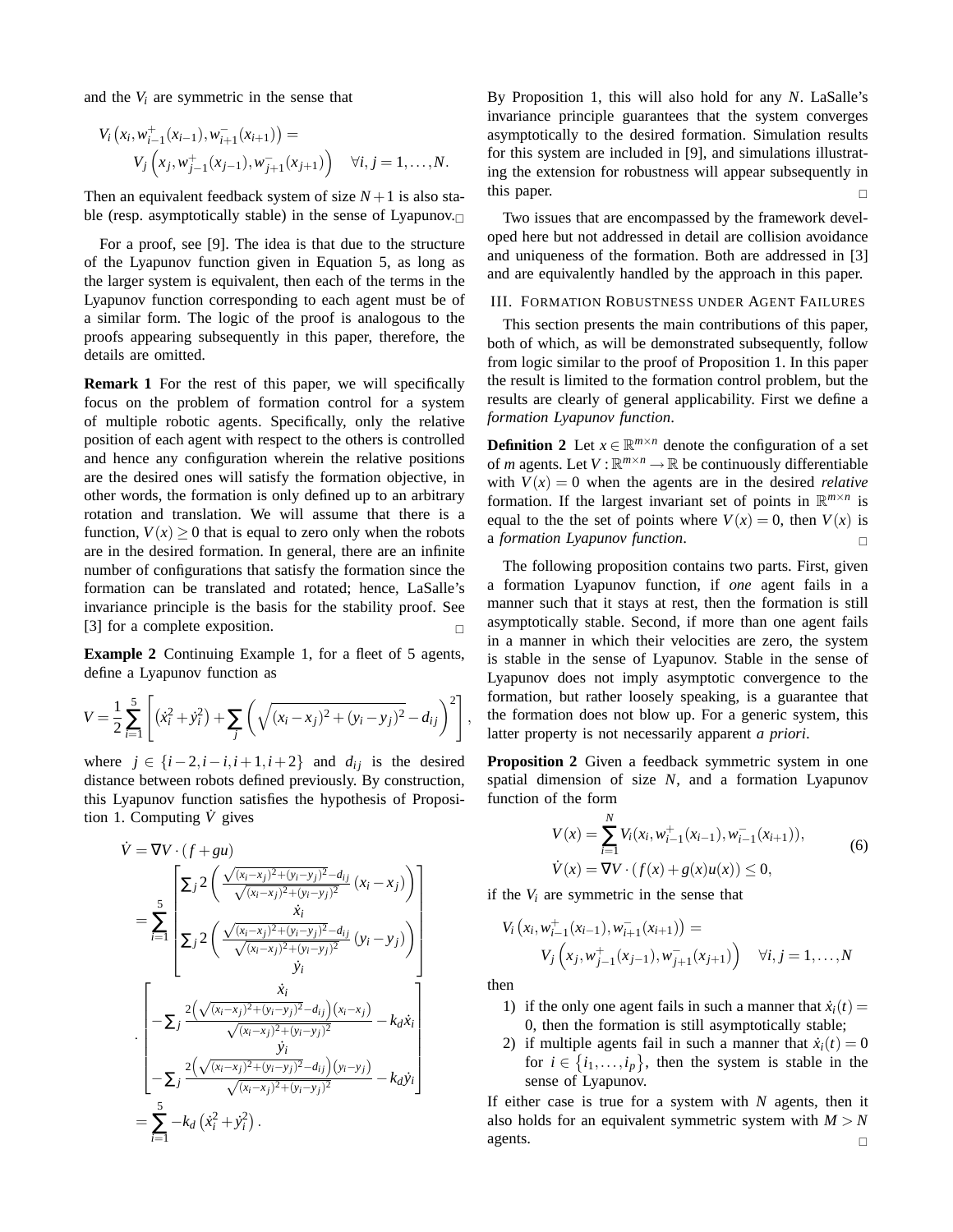*Proof:* First we consider the nature of a symmetric system and Lyapunov function. Then we will consider the two cases.

By direct computation

$$
\dot{V} = \sum_{i=1}^{N} \dot{V}_i
$$
\n
$$
= \sum_{i=1}^{N} \sum_{j=1}^{N} \sum_{k=1}^{m} \frac{\partial V_i}{\partial x_j} [f_j(x_j)
$$
\n
$$
+ g_{j,k}(x_j) u_{j,k}(x_j, w_{j+1}^-(x_{j+1}), w_{j-1}^+(x_{j-1}))]
$$
\n
$$
= \sum_{i=1}^{N} \sum_{j=i-1}^{i+1} \sum_{k=1}^{m} \frac{\partial V_i}{\partial x_j} [f_j(x_j)
$$
\n
$$
+ g_{j,k}(x_j) u_{j,k}(x_j, w_{j+1}^-(x_{j+1}), w_{j-1}^+(x_{j-1}))].
$$

By the assumption of symmetry in *V* and the fact that the system is symmetric,

$$
\dot{V} = N \sum_{j=N,1,2} \sum_{k=1}^{m} \frac{\partial V_i}{\partial x_j} \left[ f_j(x_j) + g_{j,k}(x_j) u_{j,k}(x_j, w_{j+1}^-(x_{j+1}), w_{j-1}^+(x_{j-1})) \right]
$$

for each  $i \in \{1, \ldots, N\}$ . Since  $\dot{V}(t) \leq 0$ ,

$$
\sum_{j=N,1,2}\sum_{k=1}^{m} \frac{\partial V_i}{\partial x_j} \left[ f_j(x_j) + g_{j,k}(x_j) u_{j,k}(x_j, w_{j+1}^-(x_{j+1}), w_{j-1}^+(x_{j-1})) \right] \le 0. \quad (7)
$$

By the same construction, for the equivalent system with  $M > N$  agents

$$
\dot{V} = M \sum_{j=N,1,2} \sum_{k=1}^{m} \frac{\partial V_i}{\partial x_j} \left[ f_j(x_j) + g_{j,k}(x_j) u_{j,k}(x_j, w_{j+1}^-(x_{j+1}), w_{j-1}^+(x_{j-1})) \right]
$$

for each  $i \in \{1, \ldots, M\}$ , which is less than or equal to zero by Equation 7.

Now consider the two cases.

- 1) Since  $V(x)$  is a formation Lyapunov function, for a fixed  $x_i$  there exist formations such that  $V(x) = 0$ . Due to the assumed symmetry of *V*, *i.e.*,  $V = \sum_j V_j$ , then  $\dot{V} = \sum_j \dot{V}_j$ . With the failure of one agent, if  $\dot{x}_i = 0$ , then it follows from the second line of Equation 6 that  $\dot{V}_i = 0$  and hence  $\dot{V} = \sum_{j \neq i} \dot{V}_j$ . However, this is still negative semi-definite due to Equation 5 and by LaSalle's invariance principle, the system converges asymptotically to the desired formation.
- 2) In this case, assume agents  $i_1, i_2, \ldots, i_p$  failed in the indicated manner. Then  $\dot{V} = \sum_j \dot{V}_j = \sum_{j \neq i_1, ..., i_p} V_i$ . As before,  $\dot{V} \le 0$  which implies stability in the sense of Lyapunov.

Observe that the proof for the first part depends on LaSalle's invariance principle but that the proof for the second does not. This is due to the fact that the first result is for asymptotic stability to the desired formation while the latter is simply stability in the sense of Lyapunov. In the latter



Fig. 4. Simulation results illustrating formation robustness with the failure of one agent.

case, appealing to the invariance principle is not needed. Consequently, the former guarantees asymptotic convergence to the desired formation; whereas, the latter does not. In fact, the latter cannot possibly asymptotically converge to the formation unless the initial conditions for the agents that failed are in the desired formation. The result is still useful, however, because it guarantees that the control law will not cause the formation to blow up when an arbitrary number of agents fails.

The following example demonstrates the result.

**Example 3** Continuing from Example 2, assume that the first agent fails in a manner such that  $\dot{x}_1 = 0$ . This could happen, for example, if all the inputs fail and the agent starts from rest, or, more realistically, a fault-detection algorithm in the agent commands it to stop upon the event of some failure. All the requirements of Proposition 2 are met, and thus the formation must still be asymptotically stable. Figure 4 illustrates the trajectories for simulation results in this case where the initial condition for each agent is indicated with an  $\times$  and the final configuration for each agent is marked with a ◦, illustrating the fact that the formation objective is, in fact, met even though one agent remains stationary. Furthermore, the formation will be stable for any  $N > 5$ .

The following example demonstrates the second result.

**Example 4** Continuing from Example 3, assume that the first *and* second agents fail in a manner such that they remain stationary. Proposition 2 are met, and thus the formation must still be stable. Figure 5 illustrates the trajectories in this case with the initial conditions marked with an  $\times$  and the final configurations marked with an ◦. The formation does not asymptotically converge to the desired formation; however, it is still stable in the sense of Lyapunov. The robots that failed are located approximately at the top center and right center of the figure.